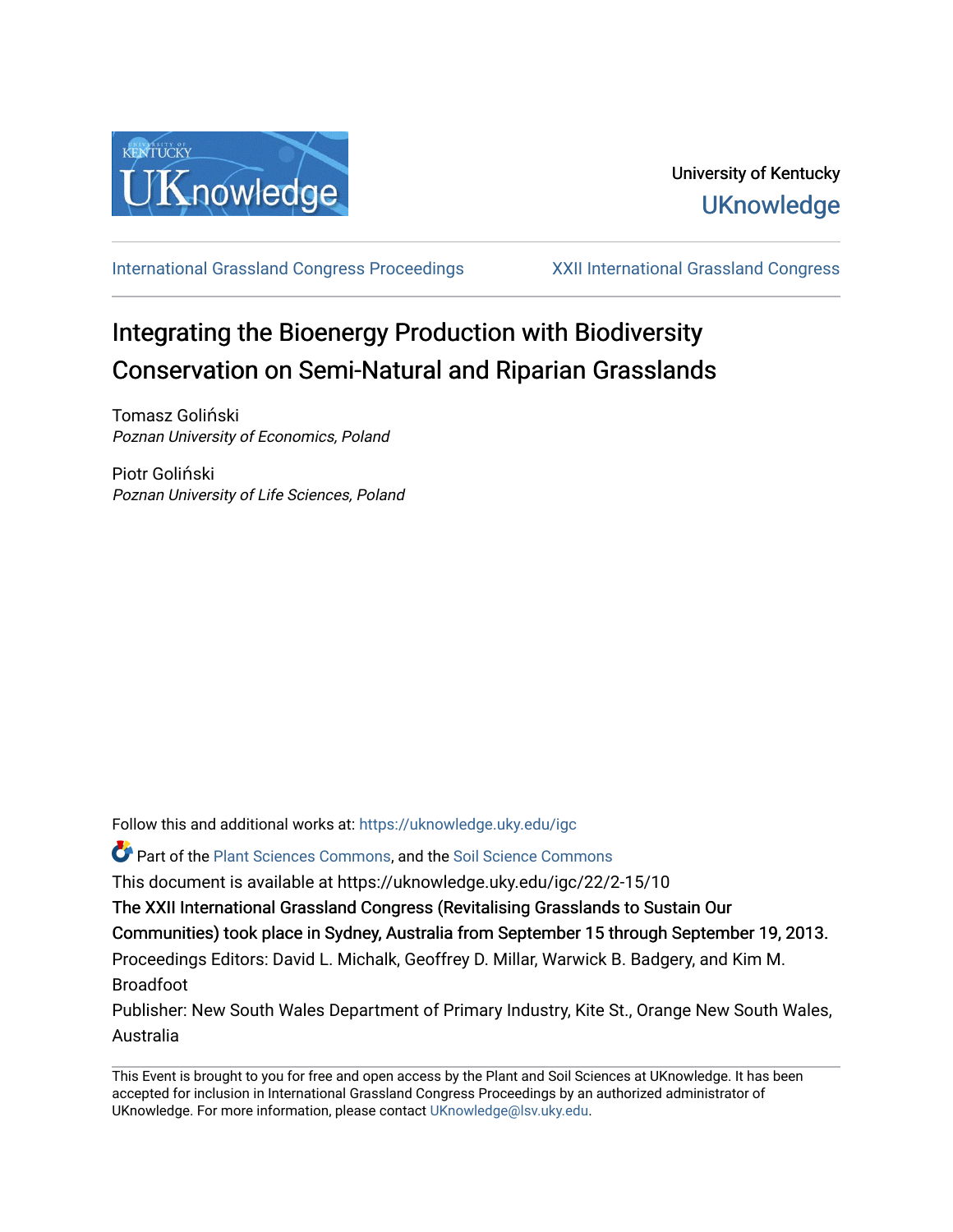## Integrating the bioenergy production with biodiversity conservation on semi-natural and riparian grasslands

### *Tomasz Goliński<sup>A</sup> and Piotr Goliński<sup>B</sup>*

A Department of Industrial Products Quality and Ecology, Poznan University of Economics, www.ue.poznan.pl

B Department of Grassland and Natural Landscape Sciences, Poznan University of Life Sciences, www.puls.edu.pl Contact email: tomasz.golinski@ue.poznan.pl

**Keywords:** Semi-natural grassland, riparian communities, bioenergy production, biodiversity conservation.

#### **Introduction**

Semi-natural grasslands in Poland have been identified as having extraordinary biodiversity value. In the past, the species richness of these semi-natural landscapes has been managed through grazing. However, livestock numbers are now in decline, many grasslands are abandoned and consequently the diversity of these landscapes is under threat. In order to prevent these habitats from turning to scrublands, these areas have to be extensively harvested. Regulations dictate a late harvest time to allow reproduction of the flora and fauna. Many of semi-natural and riparian grasslands are protected under the European Habitats Directive and their management is financially supported by introduction of agri-environmental schemes (Goliński and Golińska 2011). The biomass harvested from those grasslands is not suitable in animal feeding but can be used for bioenergy production (Wachendorf and Soussana 2012).

The aim of this study was to analyse the possibilities of integrating the bioenergy production with biodiversity conservation of semi-natural and riparian grasslands in Wielkopolska region.

#### **Methods**

The study was carried out in 2012 in Wielkopolska province, which is one of the largest regions in Poland. Permanent grasslands are mostly concentrated in river valleys. We focused on two areas – the valleys of the Barycz and Noteć rivers. These areas contain high-value semi-natural and riparian grasslands that are included in the European network Natura 2000 as areas of special bird and habitat protection. Many farmers managing these grasslands are looking to diversify their activities. Agrienvironmental programmes have been established that are focused on protection of endangered bird species, habitats and natural sites within and outside the Natura 2000 areas (Goliński 2012). Farmers receive financial support for fulfilment of special management of these grasslands. One of the main conditions is late harvest time – typically in the middle of July or beginning of August. Because the harvested biomass can be used for bioenergy purposes, we evaluated the quantity and quality of the biomass from selected grasslands. The botanical composition and yield of harvested biomass from 20 meadows located in both valleys was estimated and samples of biomass for chemical

analyses were collected. In the samples the crude protein (XP), NDF, ADF and ash (XA) using commonly accepted methods were determined. In the representative samples from each valley after ensiling the biogas and methane yields using analysers of Geotechnical Instruments Co. and Varian MicroGC-4900 were evaluated.

#### **Results**

Lower DM yield was measured in the Noteć valley (Table 1), where the *Phalaridetum arundinaceae* association was dominant. In terms of botanical composition, this association is characterized by high proportions of *Phalaris arundinacea, Phragmites australis* and *Carex* species. In the Barycz valley, the semi-natural grasslands were mainly represented by *Arrhenatherion* alliance. The multi-species sward of this alliance was dominated by grasses: *Arrhenatherum elatius*, *Dactylis glomerata, Festuca rubra, Holcus lanatus, Phleum pratense, Poa pratensis* with high share of dicotyledonous species like *Achillea millefolium, Galium mollugo*, *Heracleum sphondylium*, *Lotus corniculatus*, *Plantago lanceolata, Rumex thyrsiflorus, Trifolium pratense*.

Lower potential of DM yield of Noteć grasslands was correlated with lower quality of harvested biomass. The mean content of XP in collected samples reached 84.6 g/kg DM for Noteć valley that was 20% lower than for Barycz valley. A similar level of XA in biomass from both sites was determined. The Noteć grasslands, in comparison to Barycz, showed higher NDF and ADF contents, 563.1 and 367.0 g/kg DM, respectively. Due to high concentrations of structural carbohydrates, the typical utilization of biomass from this grassland for bioenergy production is combustion. Another possibility is conversion into biogas – technology that has been rapidly developing in Poland in recent years. One of the most important potential sources of substrate for biogas plants is biomass collected from semi-natural and riparian grasslands, especially from Natura 2000 sites. This kind of substrate is not competitive with maize, which is the most popular crop for biogas production but is often eco-inefficient, *e.g.* due to the increased risk of soil erosion and nutrient losses and causes ethical and socio-economic problems (Wachendorf and Soussana 2012). In our study, the yields of biogas and methane after ensiling of harvested biomass from grasslands of Noteć valley were lower in comparison to Barycz valley (Table 1).